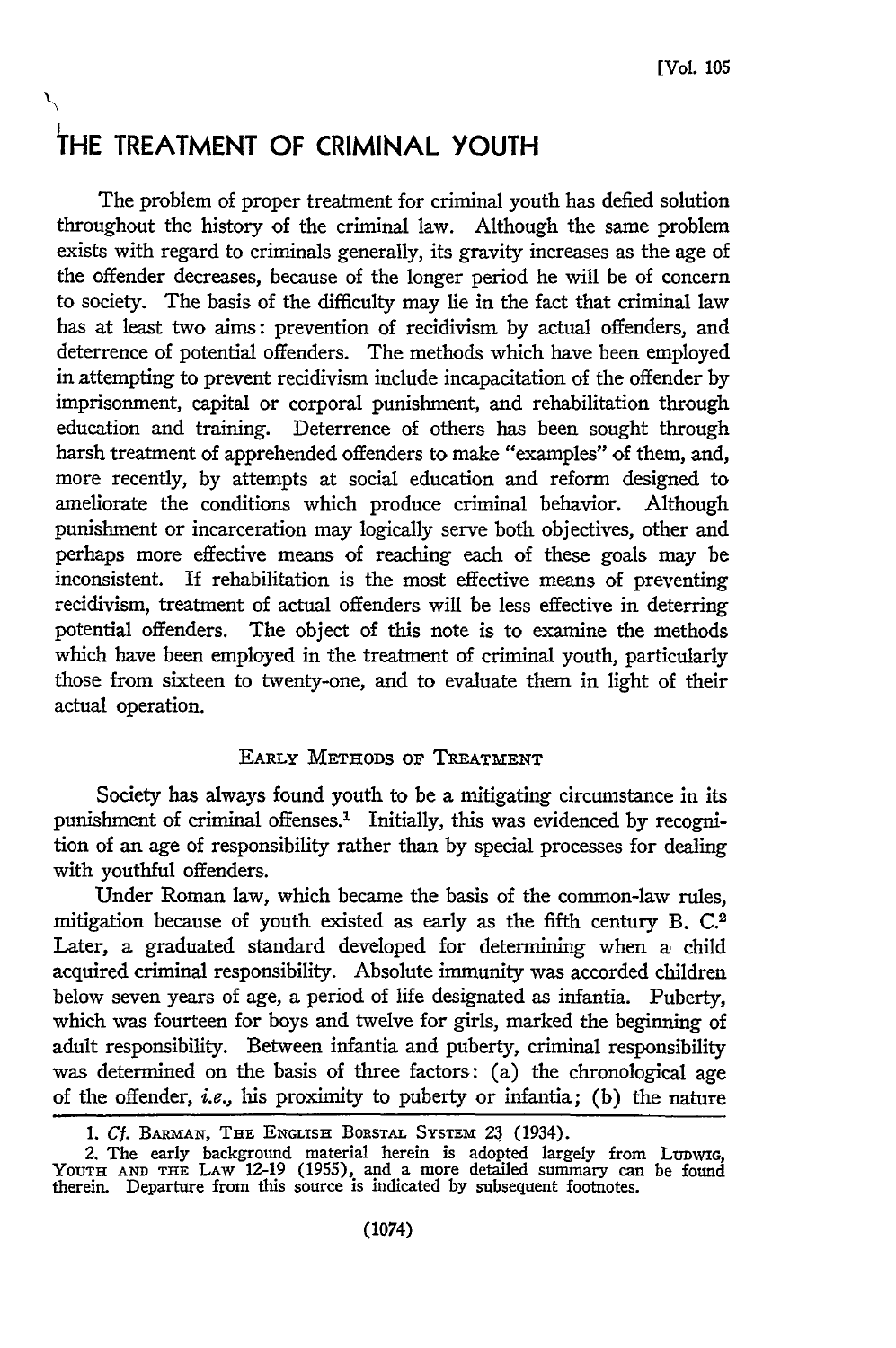of the offense insofar as malicious intent played a part; (c) the mental capacity of the offender.5 The Roman theory of conditional liability between infancy and puberty, like the rule of absolute immunity for children below seven years of age, was incorporated into the common law, and, with modification, exists generally in current jurisprudence.<sup>4</sup>

Examination of early criminal law suggests two significant observations. First, although the youthfulness of the offender was considered, the upper age limits for mitigation were relatively low, usually fourteen years and often less. Possibly the shorter average life span of the general population and the concomitant necessity of assuming adult responsibilities at a younger age led to the presumption that adult capacity to distinguish right from wrong had developed by the time of puberty. Despite these age limits, it was at least recognized that for some initial period youth should not be considered fully responsible for acts against society.

The second observation suggested is that the treatment accorded even those within the age of less-than-full-responsibility was mitigated in degree only, and not in kind. During the period in English history when capital punishment statutes were numerous, many children of less than fourteen were executed.<sup>5</sup>

# **NINETEENTH CENTURY REFORmS**

Toward the end of the eighteenth century, movements began throughout the western world for reform in the criminal law.6 These resulted in greatly modified punitive measures, including the abolition of capital punishment for many offenses and the overhauling of prison systems.7 The concept of specialized treatment for juvenile offenders emerged at this time, $<sup>8</sup>$  the basis of which was the belief that the immaturity of youthful</sup> offenders made them particularly responsive to rehabilitative training. <sup>9</sup>

7. See text at note 10 *infra;* **SEAGLE, THE QUEST** FOR **THE** LAW 240-45 (1941).

8. TEETERs, WoRLD **PENAL** SYSTEMS 56, 191 (1944) (France and United States, and by implication, Germany and Switzerland); TEETERS, THEY WERE IN PRISON 161 (1937) (United States). See also Sellin, *Youth and Crime,* 9 LAw & **CONTEMP.** PROB. 581 (1942); BARMAN, **THE ENGLISH** BORSTAL SYSTEM 23, 24 (1934).

9. Sellin, *supra* note 8. See also, BARMAN, THE ENGLISH BORSTAL SYSTEM<br>24 (1934); cf. ADVISORY COUNCIL ON SOCIAL QUESTIONS, PRINCIPLES APPLICABLE<br>TO THE FUNCTIONING OF JUVENILE COURTS AND SIMILAR BODIES, AUXILIARY SERV-

<sup>3.</sup> *LunwiG, op. cit. supra* note *2,* at 14, **15.** See also **STEPHEN,** COMMENTARIES **ON TEE** LAws OF **ENGLAND** 18, 19 (14th ed. 1903). Subsequently, children up to **1032** years were generally considered to be absolutely immune, and children between **103/** and 14 years, if found capable of mischief were given mitigated treatment. *Ibid.*

*<sup>4.</sup>* **LunwIG,** *op cit. supra* note 2, at 19.

<sup>5.</sup> RADzINoWIcz, A HISTORY **OF ENGLISH CRIMINAL** LAW, **THE MOVEMENT** FOR **REFoRm** 1750-1883, at 12-14 (1948). See especially *id.* at 13 & n.39. See also BAMN, **THE ENGLISH BORSTAL SYSTEM** 20 (1934).

<sup>6.</sup> RADZINowIcz, *op. cit. supra* note 5, at 268-607, wherein the reform movement both on the continent and in England is traced. For a brief survey of the history<br>of English criminal reform, see TEETERS, WORLD PENAL SYSTEMS 3-11 (1944). On<br>reduction of capital penalty statutes, see *id*. at 4. In the U found its early roots in Pennsylvania. For a description of the Pennsylvania exper-ience, see TEETERS, **THEY** WERE **IN** PRISON (1937).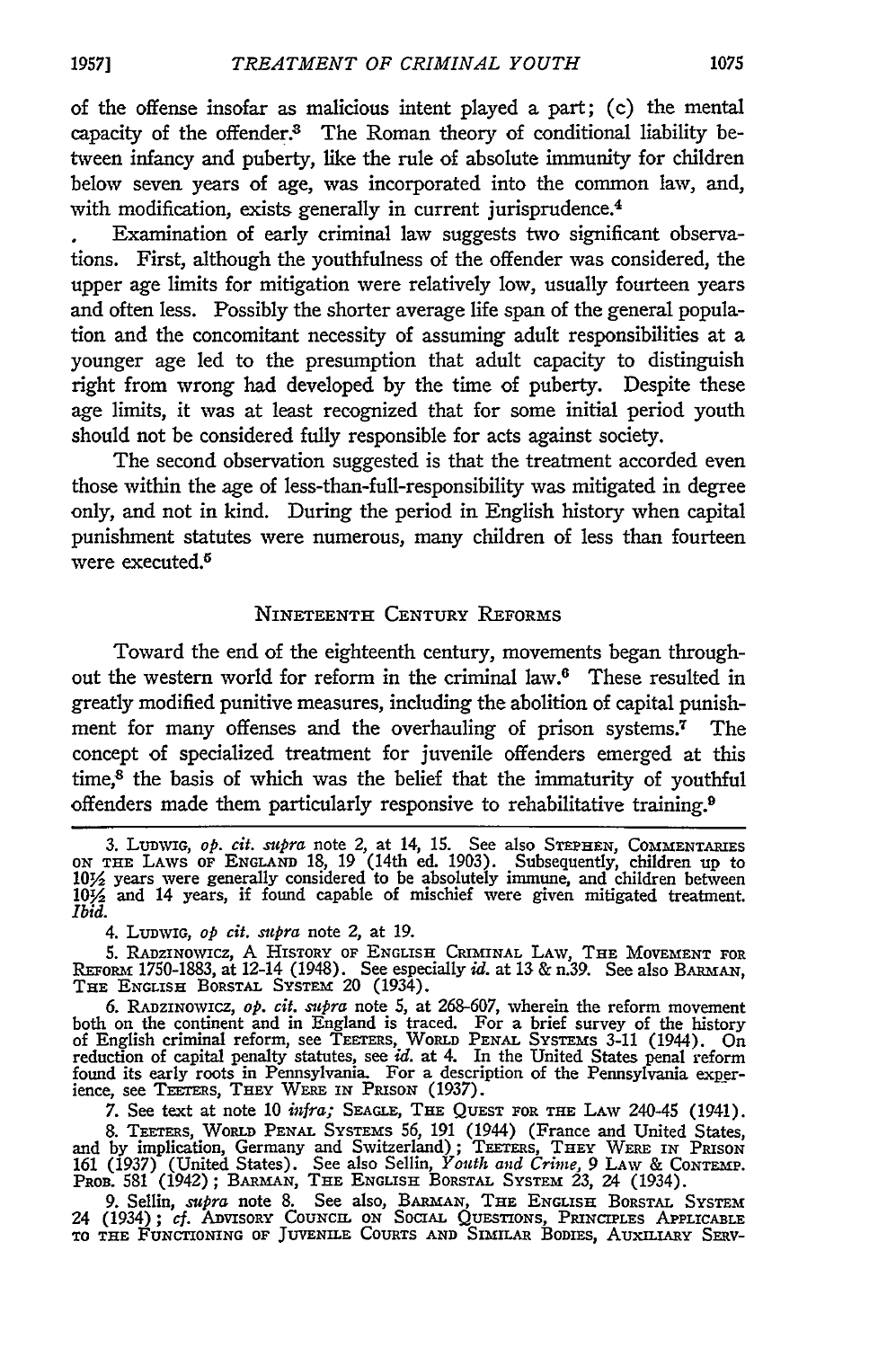The idea of segregating youths from older offenders appeared early in the nineteenth century in Germany and Switzerland, where special detention homes were established to educate and rehabilitate wayward youths and delinquents.10 The United States soon followed the European lead in the treatment of youthful offenders. Houses of Refuge, as they were then known, were established in New York in 1825, Boston in 1826, and Philadelphia in 1828.11

Initially these Houses of Refuge were little more than exclusive prisons.'2 The discipline was stern and in some cases the Houses were enclosed by the classic high walls of a prison.<sup>13</sup> In Boston and New York, however, some attempts were made to experiment with educational treatment, such as the inauguration of a form of honor system.<sup>14</sup> An interesting characteristic of these Houses was that children were sent to them on an indeterminate basis,15 thereby permitting a more exact determination of the point at which an offender was ready to regain his status as a free member of society.

Eventually, Houses of Refuge gave way to the cottage system, <sup>16</sup> originally established by Demetz in France. Today, every state has at least one such institution.<sup>17</sup> However, few of these modern "homes" have progressed beyond the stern disciplinary methods of the original Houses.<sup>18</sup>

With this reform movement came an adjustment in the age groups subject to specialized treatment. In France youths up to the age of twenty-one received modified treatment for some offenses as early as 1791.19 By the twentieth century, specialized treatment was generally accorded youths up to sixteen and in some instances up to twenty or twenty-one.20

**ICES AND** INSTITUTIONS 20-21 (League of Nations Pub. No. 1937.IV.9.). This theory was supported by the realization that harsh penalties had no noticeable effect on the general incidence of crime. The classic statement is the oft repeated English story of the pickpockets in action during the hanging of other pickpockets. See<br>also George Wharton Pepper's statement during Senate hearings in 1943, quoted in<br>S. REP. No. 1180, 81st Cong., 1st Sess. 5 (1949), and also BA

10. TEETERS, WORLD PENAL SYSTEMS 191 (1944).

**11.** Teeters, *Institutional Treatment of Juvenile Delinquents,* 29 **NEB.** L. REV. *577,* 580-81 (1950).

*12. Id.* at 581-83.

**13. TEETERS, WoRLD PENAL** SYSTEMS **192** (1944).

14. *Ibid.*

15. *Ibid.*

16. This system employs separate housing facilities, each unit to accommodate<br>a specified number of youths. The object is to promote a more intimate relationship<br>between the wards and the cottage parents or counselors. Als

17. Teeters, *Institutional Treatment of Juvenile Delinquents,* 29 NEB. L. REv. 577, 583-86 (1950). See also TEEm'rs, **WoRLD PENAL SYSTEMS 192** (1944).

18. Teeters, *Institutional Treatment of Juvenile Delinquents,* 29 **NEB.** L. **REv.** 577, 587-90 (1950).

19. TEmRs, **WoRLD PENAL SYSTEMS** 56 (1944).

20. Lemkin, *The Treatment of Young Offenders in Continental Europe*, 9 LAW<br>& CONTEMP. PROB. 748, 749-50 (1942).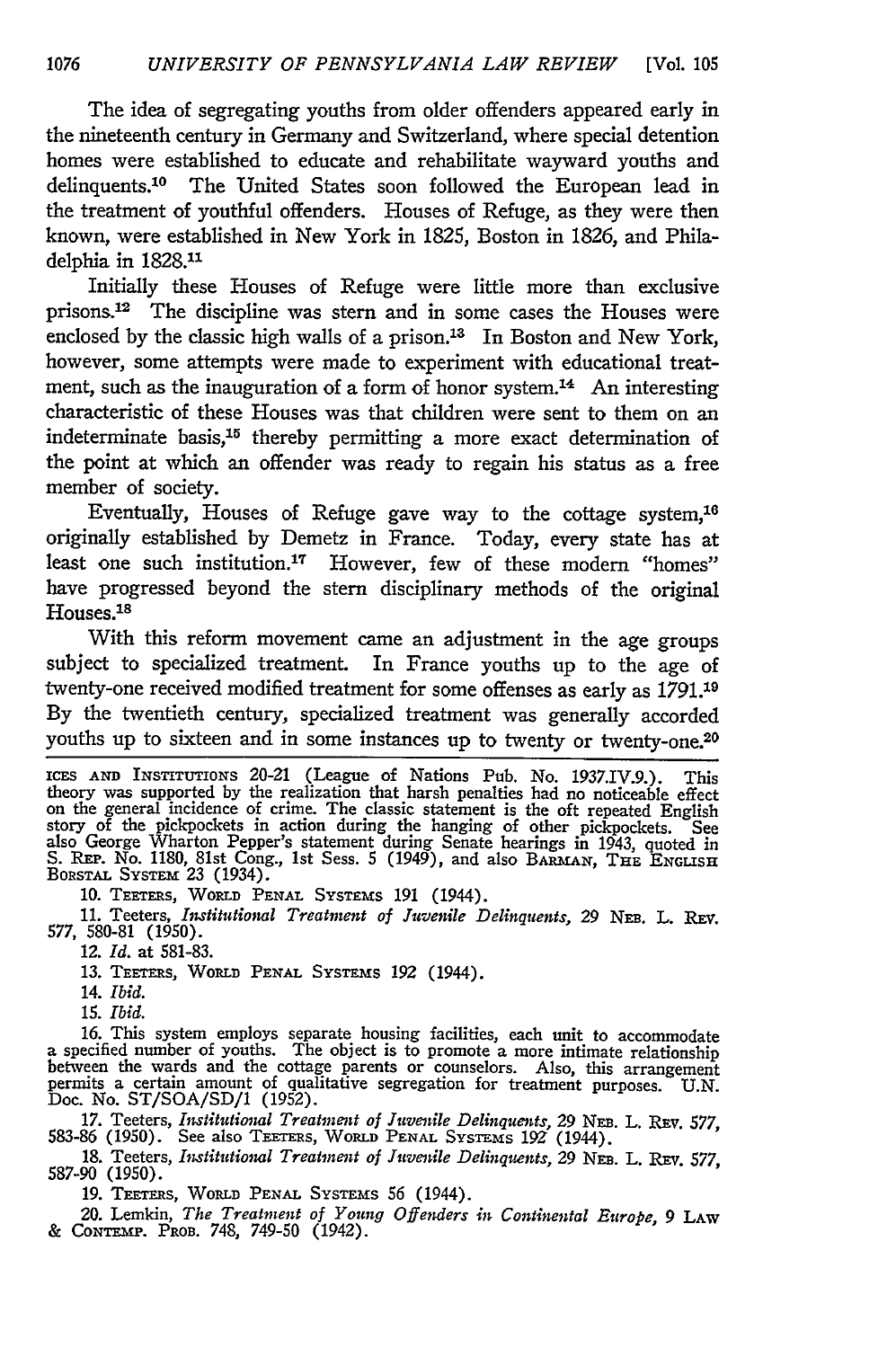The treatment of juvenile offenders had passed through three stages by the end of the nineteenth century: corporal punishment, imprisonment and, finally, a rudimentary rehabilitative system. But none of these methods resulted in a significant change in the general crime rate, and, although accurate statistics are lacking, it is probable that the recidivism rate also was little affected.<sup>21</sup> Statistics, however crude, did provide the basis for one interesting conclusion. In 1894 the English Prison Commission pointed out that the critical age group in the development of criminals was sixteen to twenty-one.22 This gave impetus to one of the most revolutionary innovations ever attempted in penology, the English Borstal System.<sup>23</sup>

#### THE BORSTAL SYSTEM: REHABILITATION INSTEAD **OF RETRIBUTION**

The primary objective of the Borstal System is rehabilitation of youthful offenders from sixteen to twenty-one years of age.<sup>24</sup> It is premised upon the belief that if young offenders can be educated, trained to perform useful activities and at the same time treated to overcome their anti-social tendencies, they will commit fewer offenses after release. The national crime rate will a fortiori decline and society will benefit by the addition of useful citizens.<sup>25</sup> Two types of deterrence are thus separated-deterrence of recidivism is isolated from deterrence of crime generally.<sup>26</sup> The approach also differs in that it abandons deterrence of either sort through fear induced by harsh treatment.

Under the system, $27$  a convicted offender meeting the basic requirements for Borstal treatment is sent to a hospital for thorough examination. If no disqualifying physical or mental disabilities are found, he meets with a board at a general collecting center, which determines the type of Borstal to which the youth should be sent. The different Borstals provide a

**23.** Tolman, *The Borstal System,* REPORT **TO THE** JUDICIAL **CONFERENCE** OF **THE COMMITTEE ON** PUNISHMENT **FOR** CRIME 53 (1942).

24. Originally the Prevention of Crime Act, 1908, 8 L&S 7, c. 59, now the Criminal Justice Act, 1948, 11 & 12 L&S 6, c. 58, § 48(1) (c).

25. *Cf. BARMAN*, THE ENGLISH BORSTAL SYSTEM 26-27 (1934).

26. Even though the mere incarceration at a Borstal is punishment and therefore something to be avoided, it is probably less effective in deterring would-be offenders than the harsher methods which it replaces.

27. The following outline of the structure of the Borstal System is adopted from Fry, The Borstal System, in PENAL REFORM IN ENGLAND 143, 150-63 (Rad-zinowicz & Turner ed. 1946), and a more detailed description can be foun

**1957]**

<sup>21.</sup> Had any of the methods employed achieved the desired reduction in crime it seems apparent that the quest for an efficient system would have ceased.

<sup>22.</sup> H.R. **REP.** No. 2979, 81st Cong., 2d Sess. 4 (1950). Records of 1948 showed that 72.5% of federal offenders in the United States committed their first offenses before they were 24 years of age. See the statement of Judge Parker, Circuit Court<br>of Appeals for the Fourth Circuit, testifying before the Senate subcommittee consider-<br>ing S. 2609, *Providing for the Treatment and Rehabi* burglaries, and nearly 50% of automobile thefts in the United States, although this age group represents only 13% of the population.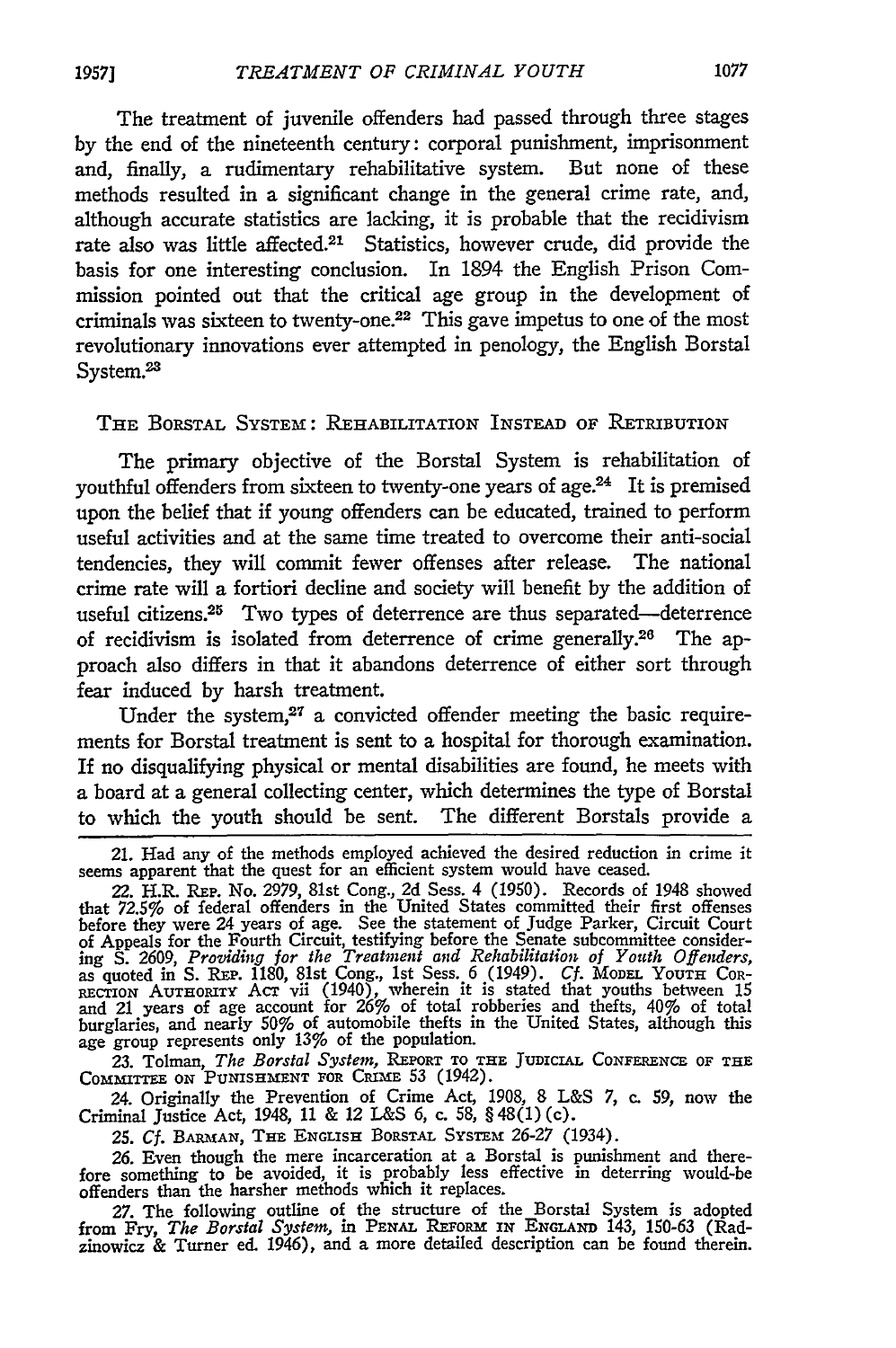number of specialized facilities. They range from penal type institutions for recidivists and problem offenders to relatively unrestricted centers for those most amenable to rehabilitation. The basic program consists of instruction in one of a number of trades, supplemented by educational and recreational classes and physical activity.

Offenders are sent to Borstals for a minimum term of two years and a maximum of three. The minimum sentence is in fact indeterminate, however, since an individual may be released on "license" (parole) before the end of the two year period. All offenders are supervised for one year after the expiration of their sentences; for misconduct or breaking parole they may be recalled to the institution for a period not exceeding one year. There is job placement for released or "licensed" offenders and, alternatively, provision for transfer to regular prisons for the remainder of the term if Borstal treatment is unsuccessful.

The results of the Borstal System have been encouraging. Statistics on the activities of former Borstal inmates indicate that rehabilitation is fairly successful. In a follow-up study from 1936 to 1943 of persons who had been discharged from the system for two to six years, the percentage of those not reconvicted fluctuated between 53.8 per cent and 63.5 per cent, with the remainder about equally divided between one and two or more reconvictions.<sup>28</sup> It is believed that most of those reconvicted only once could nonetheless be successes, and an overall estimate of rehabilitation has been placed at 70-80 per cent.29

A 1915 study covering dischargees in the years 1910 through 1914 showed approximately 65 per cent success in the case of 1910 dischargees and up to approximately 83 per cent success in 1914 dischargees. $80^\circ$  Although the percentage of successes may decrease with the passing of time, the 1915 study indicated that the rate of decline also decreases. Whereas the percentage of non-reconvictions dropped 10 per cent between the first and second year after discharge, the percentage decrease was only *2* per cent between the third and fourth years. Comparison of these figures with Gluecks' famous 1930 study which showed an 85 per cent recidivism rate among 510 former inmates of a then advanced institution for young offenders<sup>31</sup> gives some indication of the efficacy of the Borstal System. Further indication of the success of the Borstal System appears from the fact that on February 1st, 1936, only 8.1 per cent of the total English male prison population consisted of ex-Borstal inmates.32 The Borstal System has been given much credit for the fact that between 1900 and 1935, thirty

**<sup>28.</sup>** Fry, *supra* note 27, at **163.**

<sup>29.</sup> *ibid.*

<sup>30.</sup> Tolman, *The Borstal System*, REPORT TO THE JUDICIAL CONFERENCE OF THE COMMITTEE ON PUNISHMENT FOR CRIME 53, 68 (1942).

<sup>31.</sup> **GLUE K** & GLUECK, 500 CRIMINAL CAREERS vii (1930).

<sup>32.</sup> Tolman, *supra* note 30, at 54. In 1948 records showed that 72.5% of federal offenders in the United States committed their first offenses before they were twenty-four years of age.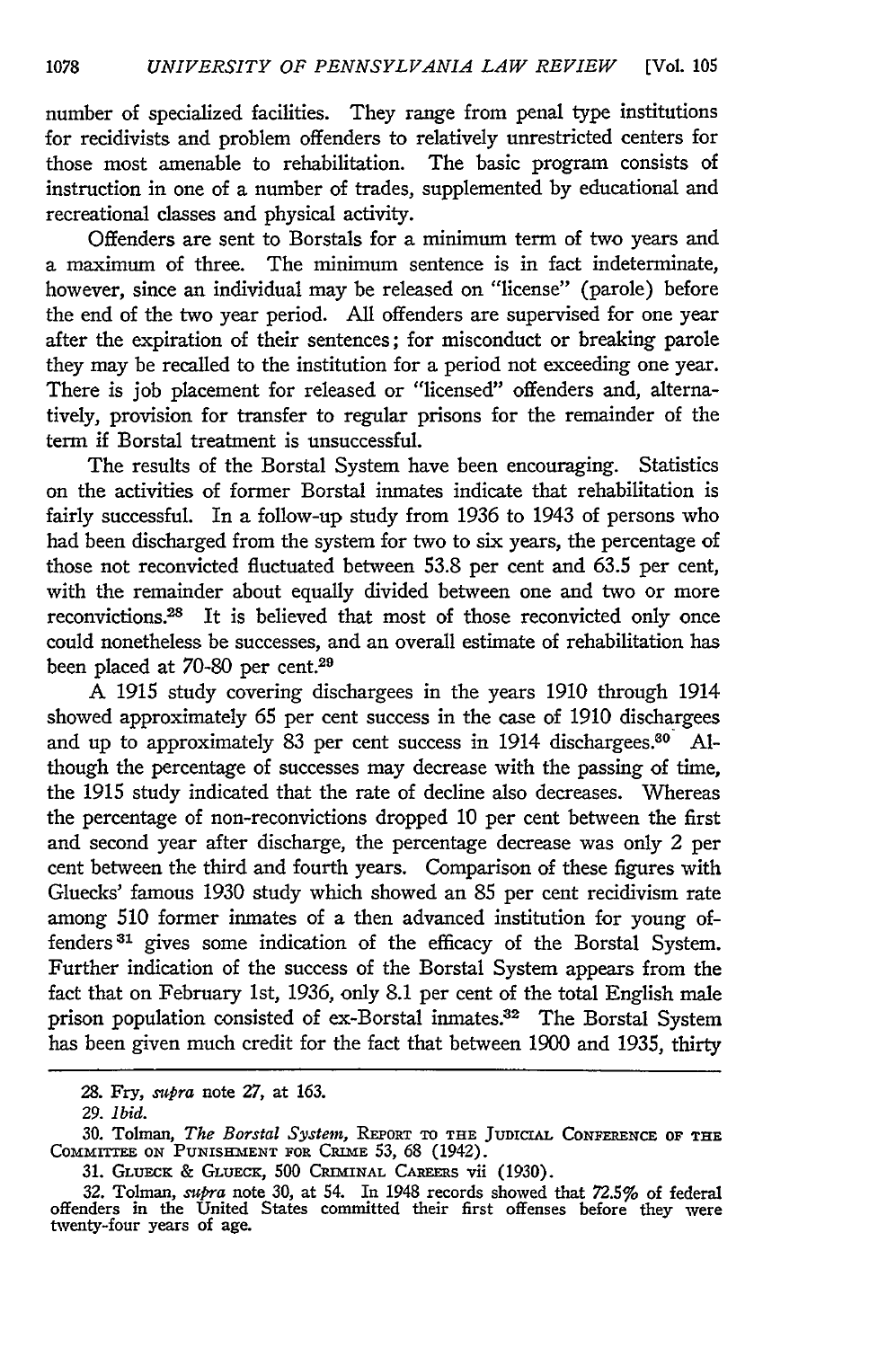to thirty-five prisons were closed in England, and the prison population fell from 153,000 to 47,000 while the general population was increasing.<sup>83</sup> During the same period, the rate of crime in the United States was increasing seven times as fast as the general population. $34$ 

The success of the Borstal type system is underscored **by** the experience of many continental countries having similar, if not as **highly** developed systems. Germany, for example, had for a number of years prior to the Nazi regime a rehabilitative system for treatment of young offenders which encompassed the principles of education and trade training.<sup>35</sup> Statistics indicate that the degree of success for all ex-inmates was approximately 70 per cent.<sup>36</sup> Particular institutions showed remarkable results. The State of Baden, for example, reported that out of 2,118 dischargees in **1920** only **509** had committed further offenses **by 1927;** a success rate of about **76** per cent.37

In Belgium, a rehabilitative program was inaugurated in 1912.ss **A** survey conducted in **1930** showed that **73.7** per cent of the wards had not been sentenced for a criminal offense during the five year period following majority.<sup>39</sup> Since some offenders were released before majority and release was mandatory at majority, the survey actually covered more than a five year period following discharge. Finland, too, had a system emphasizing rehabilitation through education and specialized treatment.40 Out of **2,957** minors discharged from the institutions, a 1934 survey showed that **2,357** were successfully **rehabilitated** 41 when followed up ten years after release.<sup>42</sup> France's system, in an early survey, indicated better than 60 per cent success.<sup>43</sup>

Such figures provided the impetus for a general re-appraisal of treatment for youthful offenders; as a result, during the 1930's there was an almost universal swing to the rehabilitative method.<sup>44</sup> It is perhaps surprising that the United States lagged in this respect, though this may be attributable to the fact that, unlike the situation in most countries, the federal government cannot establish a central organization for the treat-

*36. Id.* at **25.** *37. Ibid.*

- 38. *Id.* at *59.*
- *39. Id.* at *64.*
- 40. *Id.* at 146.
- 41. *Id.* at 148.
- *42. Ibid.*
- 43. *Id.* at 149-54.

44. See CHILD WELFARE COMMITTEE, INSTITUTIONS FOR ERRING AND DELINQUENT<br>MINORS (League of Nations Pub. No. 1934.IV.1), for a compilation of reports<br>from forty countries comprising a cross-section of the world. The reports descriptions of the systems in each country for the treatment of young offenders and includes evaluations of the programs.

**<sup>33.</sup>** Flood, *Youth Justice,* 21 *NEE.* L. REv. **75,** 84 (1942).

<sup>34.</sup> *Ibid.*

<sup>35.</sup> CHILD WELFARE COMMITTEE, IN sTITUTIONS FOR **ERRING AND** DELINQUENT MINORS 17 (League of Nations Pub. No. 1934.IV.1).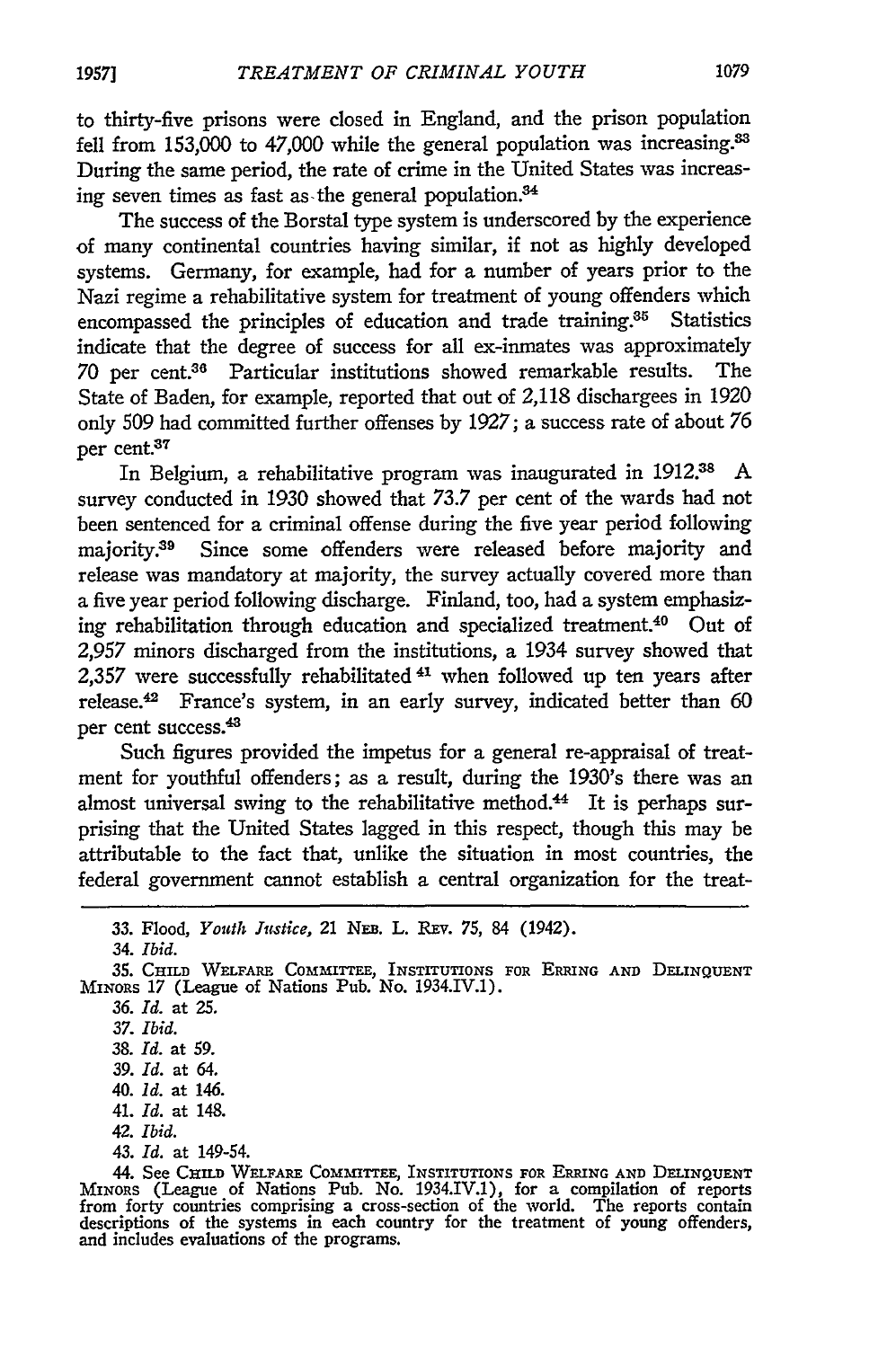ment of all youthful offenders.<sup>45</sup> Attempts at reform have been made for many years, however. Elmira Reformatory in New York, for example, was a leader in the rehabilitative technique during the nineteenth century.<sup>46</sup>

## CONTEMPORARY DEVELOPMENTS IN THE TREATMENT OF YOUTHFUL OFFENDERS IN THE UNITED STATES

Perhaps the single most important factor in the success of the Borstal System has been its classification procedure. The segregation of offenders according to the needs of the individuals rather than according to the crimes committed increases many fold the chances for rehabilitation.<sup>47</sup> In 1941 the American Law Institute proposed nation-wide adoption of the methods developed in England.<sup>48</sup> Following the appearance of a report on youthful offenders in New York City<sup>49</sup> by Harrison and Grant,<sup>50</sup> the Institute drafted a Model Youth Correction Authority Act. Response to the act has been slight, however, and at present only six jurisdictions (California,<sup>51</sup> Massachusetts,<sup>52</sup> Minnesota,<sup>53</sup> Texas,<sup>54</sup> Wisconsin<sup>55</sup> and the federal government **56)** have programs based on the act. Two important departures from the model act made by these programs suggest the reasons why it received limited acceptance. Whereas the Institute's proposal was directed exclusively at minors convicted in criminal courts,<sup>57</sup> as distinguished from juvenile court proceedings, the statutes of the five states apply to both groups.58 This innovation substantially increases the administrative bur-

*47. Cf.* Fry, *The Borstal System,* in **PENAL** REFORM IN **ENGLAND** 143, 145-46 (Radzinowicz & Turner ed. 1946).

48. BECK, 5 STATES 1-2 (ALI 1951).

*49. Ibid.*

**51. CAL.** WELFARE & INST'NS CODE **ANN.** §§ 1700-83 (West **1956).**

- 52. MAss. **ANN.** LAWS c. 120, §§ 1-14 (Supp. 1955).
- 53. **MINN. STAT. ANN.** § 242.54 (Supp. 1955).
- 54. TEX. **REV.** Civ. **STAT. ANN.** art. 5143c (Supp. 1956).
- 55. Wis. **STAT.** §§ 54.01-.38 (1953).

56. 18 U.S.C. §§ 5003, 5023-26 (Supp. IV, 1956).

57. **MODEL YOUTH** CORRECTION AUTHORITY ACT §§ 1, *11,* 16 (1940). The use of the word "conviction" necessarily implies court proceedings. Juvenile delinquents generally are not "convicted." See, *e.g.,* N.Y. CHILDREN'S **CT.** ACT § 22.

58. CAL. WELFARE & INST'NS CODE ANN. § 1736 (West 1956); MASS. ANN. LAWS c. 120, § 4A (Supp. 1955) (In Massachusetts the Youth Service Board deals only with children up to 17 years of age, id. c. 119, § 52, and c. 120, § 4 §12 (Supp. 1956); WIS. **STAT.** § 54.09 (1953); 18 U.S.C. §5006 (1952). *Cf.* 18 U.S.C. § 5032 (1952), wherein juvenile delinquents, defined as law violators under eighteen years of age may be tried under ordinary court procedures. This would place them in the youthful offender category and thus subject to youth offender <u>.</u><br>treatment.

<sup>45.</sup> Forty-nine separate enactments would be required, all embodying the same<br>basic principles. The likelihood of this happening is perhaps remote, although con-<br>sistency among the states has been attained in some instances adoption of uniform laws, e.g., the UNIFORm NEGOTIABLE INSTRUMENTS **LAW,** which as early as 1924 was adopted **by** all the states. HAWKLAND, BILLS **AND** NOTES 10 (1956).

<sup>46.</sup> See, **GLUEcK** & **GLUTECH,** 500 CRIMINAL CAREERS 23 (1930).

<sup>50.</sup> HARRISON & GRANT, **YOUTH** IN THE Tomzs (1938).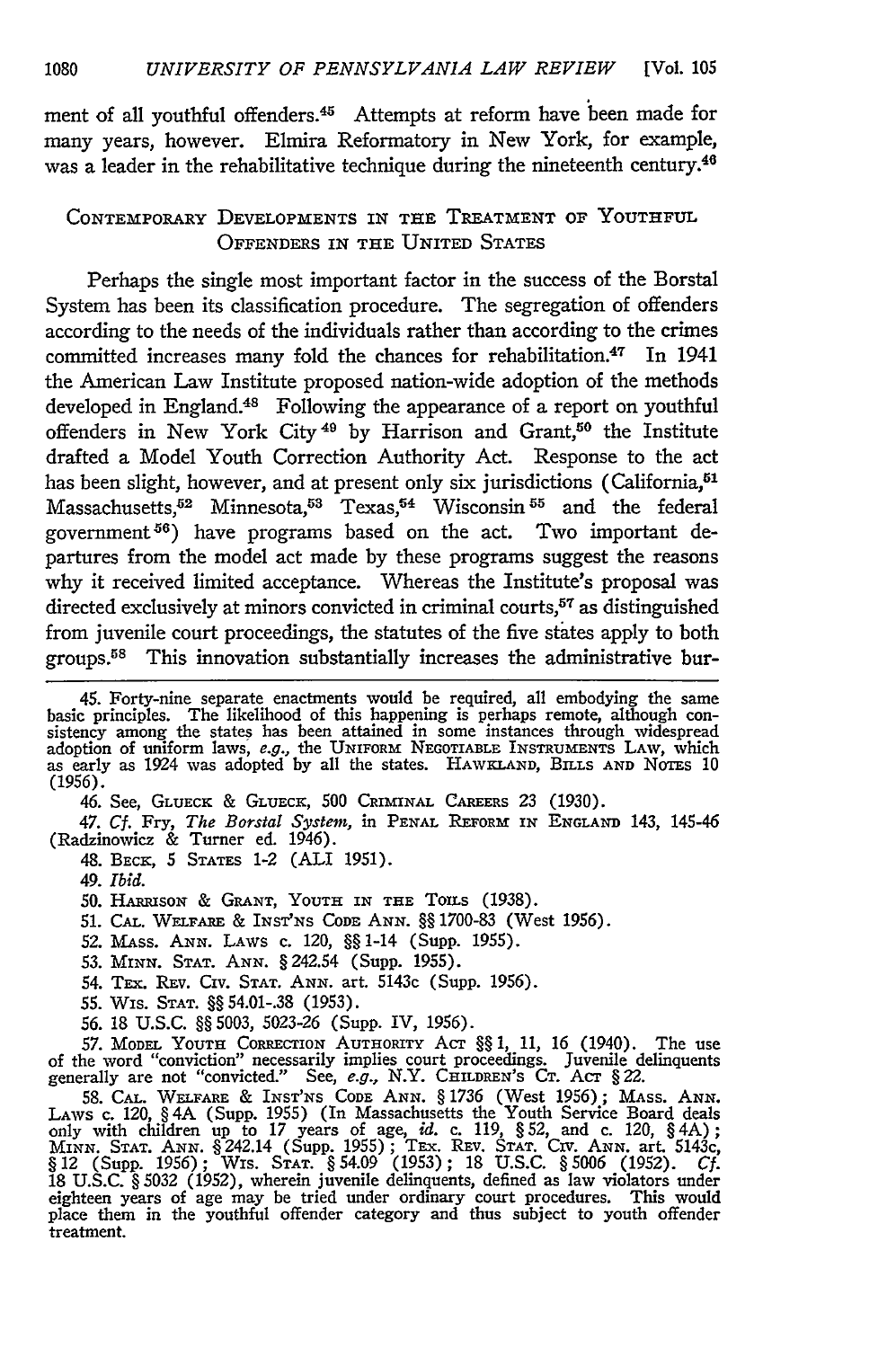dens of the system. Moreover, it is inconsistent with the rationale of the model act and the Borstal System, which is to concentrate on the rehabilitation of youths from sixteen to twenty-one since they commit a larger percentage of crimes than any other age group.<sup>59</sup> Broadening of coverage may well hinder the effectiveness of the rehabilitative program, because it must then provide for more diverse individual needs.<sup>60</sup> But the fact that juvenile court processes in most states also need overhauling may have discouraged the adoption of improved measures limited to youths sixteen to twenty-one.<sup>61</sup>

The second significant departure from the model act is the failure to impose substantial restrictions on the sentencing power of the court. Under the model act, every offender not sentenced to death or life imprisonment must be committed to the Youth Authority for an indeterminate term, subject only to judicial review after a specified period. $62$  The Authority has sole responsibility for determining the treatment to be accorded the offender and for coordinating the facilities of the state to administer it.<sup>63</sup> But legislatures, under pressure from the courts, have been reluctant to thus confine the judiciary to determination of guilt or innocence. $64$  It would seem, however, that such a step is necessary for the effective operation of a Youth Authority program. A rehabilitative system requires the classification of offenders according to the type of treatment required. If the authority must depend on the court's determination of whether a particular offender can benefit from the correction system, and/or be subject to a court-imposed limitation on the term of commitment, the effective operation of the system will be seriously hampered.<sup>65</sup>

California, which first adopted the youth authority concepts in 1941, has perhaps the most highly developed program in the United States and the one most closely patterned after the model act. After a youth has been accepted **by** the authority, he is assigned to a clinic where he undergoes observation and study through a modified psychiatric team approach.<sup>66</sup> He takes educational and vocational evaluation tests, and receives a thorough medical and dental examination with treatment as required. After three to six weeks, the clinical team discusses the youth, using the insights of their professions: psychiatric social work, psychology, medicine and surgery, religion, education and custody control. Final conclusions and recom-

59. See note 22 *sumpra.*

60. BECK, 5 STATES 6-8 (ALI 1951); MODEL YOUTH CORRECTION AUTHORITY<br>Acr XV-XVI (1940).

61. *Cf. Beck, op. cit. supra* note 60, at 10-11.

62. MODEL YOUTH CORRECTION AUTHORITY ACT § 13 (1940).

**63.** See, **MODEL YOUTH ComEcTioN AUTHORiTY** AcT XIV-XVI (1940); Beck, *op. cit. supra* note 60, at 2-3.

64. Notes, 54 VA. L. REv. 579 (1948), 17 U. **CH.** L. **REV.** 683 (1950); *cf.* Crawford, *The Youth Correction Authority,* 21 U. KAN. CITY L. **REV.** 184 (1953). 65. *Cf.* Beck, *op. cit. supra* note 60, at 8-11.

*66.* These materials on the California Youth Authority system are adopted from **CAXnm'oRNIA YOUTH AUTHoRrrY, BIENNIAL REPORT** 1953-54 (Cal. Dep't of Youth Authority Pub. 1955).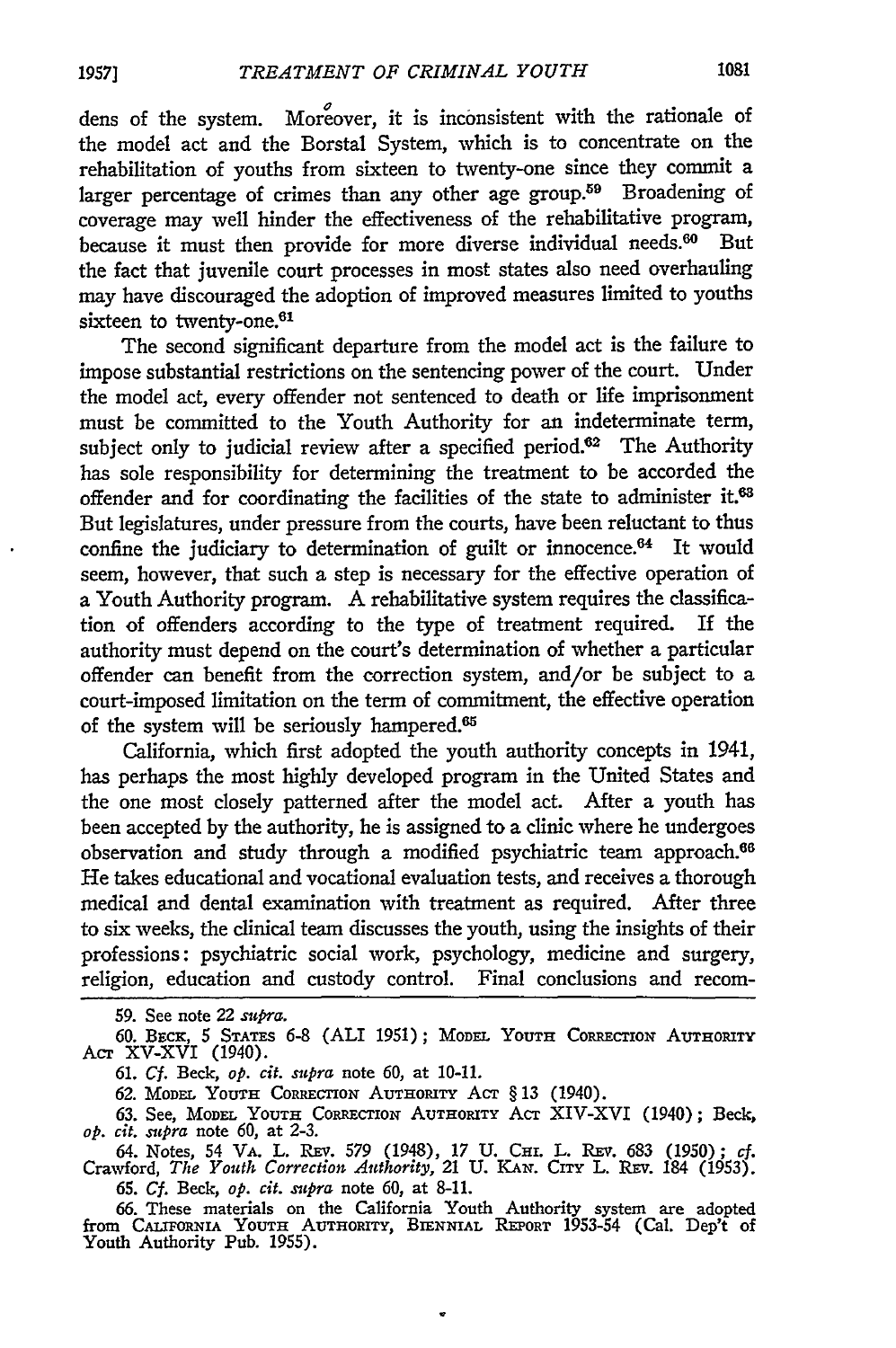mendations are drafted and submitted to the Youth Authority Board for action. Thereafter, the youth makes an appearance before the Board, and, on the basis of this meeting and the clinical team report, the Board determines what disposition to make of the youth. Upon arrival at the particular institution selected, if such treatment is decided upon, the youth is again classified by a committee consisting of a psychologist, a representative of the education department, and a representative of the care and custody department. A plan of action is adopted designed specifically to meet the needs of the individual, including his living quarters, educational and vocational program, and probable work assignments. In addition to academic and vocational training, the institution provides regular religious services and individual religious guidance and counselling. There are also recreational programs which are designed to teach the youngsters to utilize their leisure time in a constructive and acceptable manner. Outside activities, for example, trips to ball games and theatres, give the wards contact with the community. A recent innovation has been the granting of furloughs for wards meeting specified standards.

Throughout his stay at one of these California institutions the youth undergoes pre-placement training, directed toward his adjustment to society. In the final phase this training consists of meetings with classification counselors, with special attention being given to the youth's particular problems. Finally, when the institution recommends the youth for release, the Youth Authority Board decides on post-institution placement for him and upon agreement of both institution and ward, release is automatic. Initially, placement is on a trial basis, under stricter conditions and closer supervision than ordinary parole. If the results are satisfactory, full parole is granted after three months. Full discharge occurs either when there is reasonable probability that the youth can be given full liberty without danger to the public, or a period of two years has expired from his commitment or he has reached his twenty-first birthday, whichever first occurs. A person committed from an adult court must be discharged on his twentythird birthday, or, if convicted of a felony, at his twenty-fifth birthday.

Only in California has a program been in existence long enough to estimate its success.<sup>67</sup> Of the 10,000 youthful offenders and juvenile delinquents who have passed through the hands of the California Youth Authority, it has been reported that less than 25 per cent have failed on parole or committed new offenses after discharge.<sup>68</sup> It would seem that this figure must be discounted by the probability that a certain number of dischargees leave California, thus preventing accurate follow-up, and by the fact that it was too early to make definite statements about the most recent dischargees. But even a conservative appraisal of this figure compares favorably with the results of a survey covering a five year period in

<sup>67.</sup> Minnesota initiated its program in 1947, Massachusetts in 1948, Wisconsin in 1947, Texas in 1949, and Congress in 1951.

<sup>68.</sup> H.R. REP. No. 2979, 81st Cong., *2d* Sess. 7 (1950).